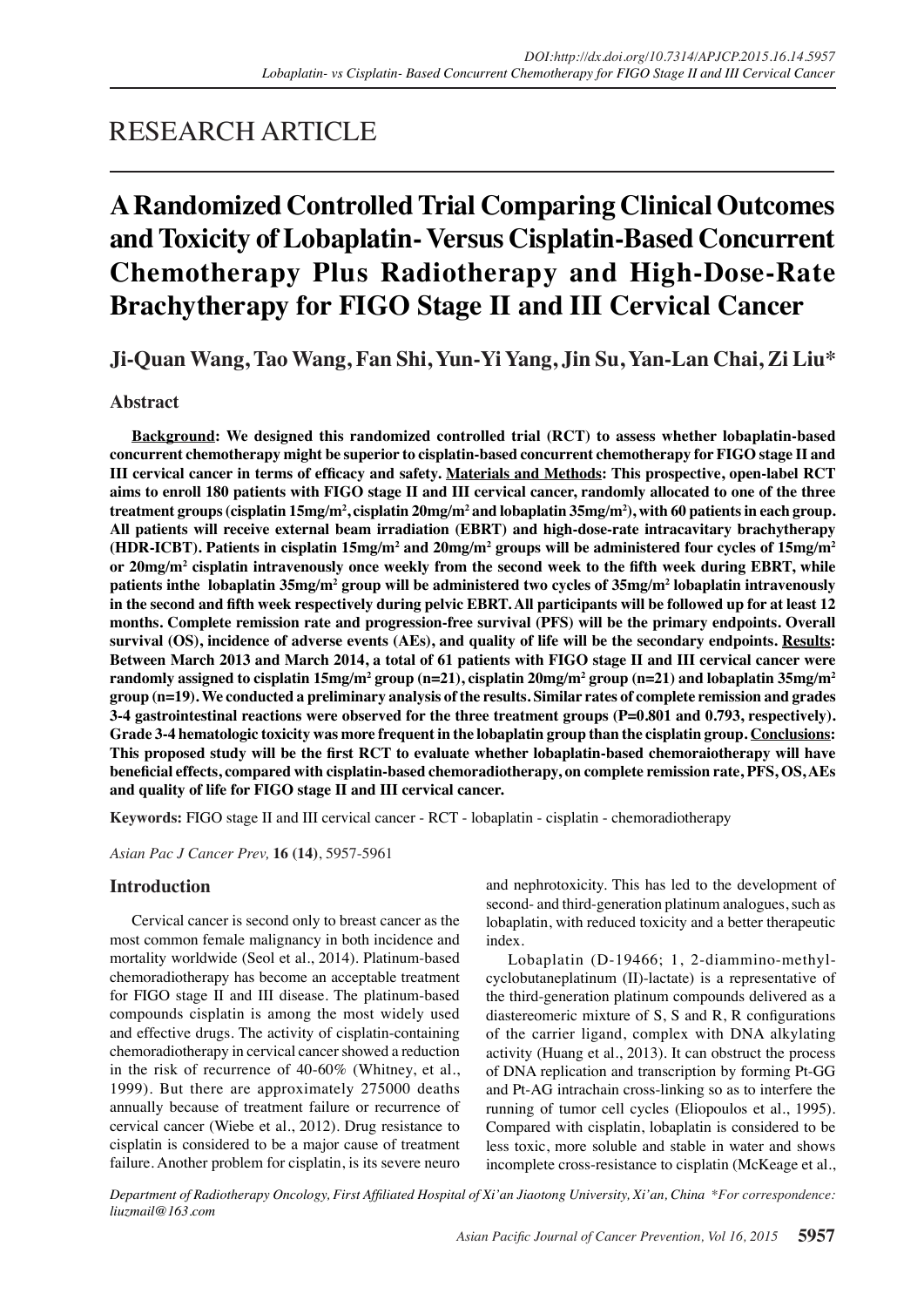#### *Ji-Quan Wang et al*

2001; Deng et al., 2013). It has been approved in China for the treatment of chronic myelogenous leukaemia (CML), inoperable metastatic breast and small cell lung cancer. In addition, many clinical trials also suggest the effectiveness of lobaplatin in the treatment for various cancers, including esophageal, gastric, testicular and ovarian cancers (Harstrick et al., 1993). Now we conduct this randomized controlled trial (RCT) to compare clinical outcomes and toxicity of concomitant cisplatin versus lobaplatin plus radiotherapy and high-dose-rate intracavitary brachytherapy (HDR-ICBT) for FIGO stage II and III cervical cancer. This paper describes the trial design and analyzes the preliminary results. Based on the primary results, appropriate adjustments will be made for ongoing trials.

#### **Materials and Methods**

#### *Study design*

The aim of this study is to observe clinical outcomes and toxicity of concomitant cisplatin versus lobaplatin plus radiotherapy and HDR-ICBT for FIGO stage II and III cervical cancer. It was approved by the Ethics Committee of The First Affiliated Hospital of Xi'an Jiaotong University. All study participants provided written informed consent before participation.

This clinical trial was a prospective open-label RCT at The First Affiliated Hospital of Xi'an Jiaotong University. It aimed to enroll 180 patients with FIGO stage II and III cervical cancer who meet the study criteria below. Using a random-number table (Center of Evidence-Based Medicine and Clinical Epidemiology, The First Affiliated Hospital of Xi'an Jiaotong University), patients would be randomly assigned in a 1:1:1 ratio to either the group1 ,2 or 3 (Figure 1). The primary endpoint with respect to efficacy is complete remission rate and progression-free survival (PFS). Secondary endpoints are overall survival (OS),



**5958** *Asian Pacific Journal of Cancer Prevention, Vol 16, 2015*

incidence of adverse events, and quality of life (QOL).

Patient registration began on March 2013 and is to continue for three years or until 180 individuals have been randomly assigned. When all the patients will have been followed up for at least 12 months, the full study is expected to be finished.

#### *Patients*

Inclusion criteria included (1) hospitalized patients, age 65years; (2) Eastern Cooperative Oncology Group (ECOG) performance status of 0 to 2; (3) pathological diagnosis of cervical cancer, FIGO stage II and Ⅲ disease by pelvic examinations; (3) no previous treatment with chemotherapy or radiotherapy for cancer; (4) hematology, liver and kidney function are normal; (5) Good understanding and compliance by patients with the pilot program, and provision of informed consent.

Baseline examinations included physical status, physical examination (height, weight, body surface area, pelvic examinations and palpation of superficial lymph nodes), computed tomography (CT) of the chest and abdomen, magnetic resonance imaging (MRI) of the pelvis, electrocardiography (ECG), complete blood count and biochemistry panels.

#### *Treatment*

Radiotherapy: All the patients received platinum-based chemoradiotherapy. Radiotherapy included external beam irradiation (EBRT) and HDR-ICBT. EBRT was implanted by a linear accelerator of three-dimensional conformal radiation therapy (3D-CRT) or intensity-modulated radiation therapy (IMRT). According to Radiation Therapy Oncology Group (RTOG) guidelines (Small et al., 2008), the clinical target volume (CTV) included the common, external, and internal iliac lymph node regions and the upper 3.0 cm of the vagina. The superior margin of the external radiation field was located at the abdominal aortic bifurcation, went down along 7mm outside the iliac vessels and the inferior border was determined by the degree of vaginal violations. External irradiation was delivered to the whole pelvis (2 Gy per fraction), with five fractions administered per week for a total of 25 fractions and 50 Gy. After completing external irradiation, gynecological examinations were performed to determine the appropriate ICBT program and dose. ICBT was performed using the Fletcher-Suit-Delclos set with a microSelectron HDR (Nucletron, Veenendaal, Netherlands). The total planned dose to point A for HDR-ICBT was 24 Gy in four fractions.

#### *Chemotherapy*

Patients in group 1 were administered four cycles of 15 mg/m2 cisplatin intravenously once weekly from the second week to the fifth week during EBRT. Those in group 2 received four cycles of 20mg/m<sup>2</sup> cisplatin intravenously once weekly from the second to fifth week during EBRT. Patients in group 3 were administered two cycles of 35 mg/m2 lobaplatin intravenously in the second and fifth week respectively during pelvic EBRT. All patients were administered antiemetic drugs prior to chemotherapy. Physical status and routine blood should be performed **Figure 1. The Trial Flow Chart** weekly during the treatment. If bone marrow suppression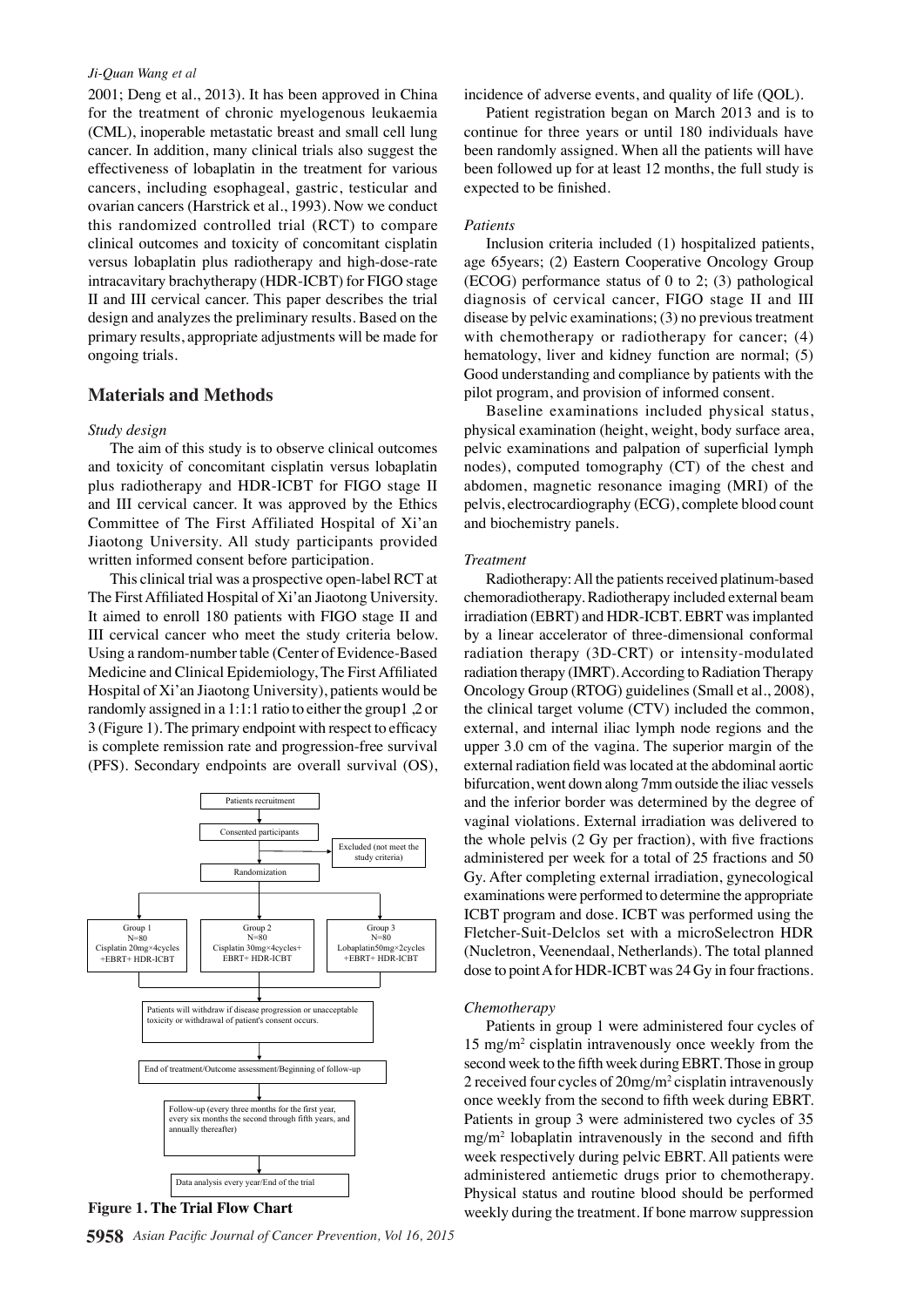occurred, appropriate and timely interventions should be taken. The patients with III-IV grade thrombocytopenia or leukopenia should be treated with recombinant human interleukin-11 or recombinant human granulocyte colonystimulating factor. The treatment would be stopped if disease progression or unacceptable toxicity or withdrawal of patient's consent occurs.

## *Follow-up*

Follow-up will consist of a telephone survey and a visit to the clinic for re-examination. Patients were re-examined every three months for the first year, every six months the second through fifth years, and annually thereafter. Gynecologic examination and supraclavicular lymph node palpation were performed at each appointment. Chest x-rays were obtained one year after treatment. Suspected cases of persistent or recurrent disease were confirmed by biopsy whenever possible. For these cases, chest CT and abdomino-pelvic CT or MRI were obtained to detect the site of failure.

#### *Definition of early outcomes and toxicity*

Tumor evaluations were performed at entry and after treatment by pelvic examinations according to Response Evaluation Criteria in Solid Tumors (RECIST)/WHO evaluation criteria (Tsuchida et al., 2001). A complete response (CR) was defined as a disappearance of all evidence of the tumor and no development of new lesions for at least 4 weeks. A partial response (PR) was defined as a decrease of at least 50% in the sum of the products of the largest perpendicular diameters of all measurable lesions. The severity of the complications associated with chemotherapy was classified according to the National Cancer Institute Common Toxicity Criteria (NCI-CTCv2.0) (Hughes et al., 2008).

## *Statistical analysis*

Differences between the two treatment groups were assessed using a  $\chi^2$  test or Fisher's exact test for categorical

## **Table 1. Patient Characteristics**

variables. An independent sample t-test was used for continuous variables. A P-value less than 0.05 were considered statistically significant. Statistical Package for Social Scientists (SPSS, version 18.0, IL) was used for all analyses.

#### *Trial status*

As of March 2014, 61 patients have been enrolled and randomized for this trial, and recruitment is ongoing. Now we conduct a preliminary analysis of the results.

## **Results**

#### *Patient characteristics*

Between March 2013 and March 2014, sixty-one patients were randomly allocated to group 1, 2 and 3. No patients withdraw from the trail and all 61 patients entered a preliminary analysis of results. Of the 61 eligible patients, 21, 21 and 19 cases were randomly assigned to group 1, 2 and 3. Baseline characteristics turned out to be well balanced between the two groups with no significant imbalances in age, maximum tumor diameter, FIGO stage, pathological grading and ERBT methods. Baseline characteristics are shown in Table 1.

## *Efficacy*

Complete remission rate was 52.38%, 47.62%and 42.11% for group 1, 2 and 3 (Table 2), which did not significantly differ between the three treatment groups (P=0.801). No distant metastases occurred in any patient when we evaluated for efficacy.

#### *Adverse effects*

All patients were evaluable for toxicity assessments. The most common grades 3-4 adverse events (AEs) are summarized in Table 3.

The incidence of grades 3-4 gastrointestinal reactions was similar for the three treatment groups (P=0.793). Grades 3-4 hematologic AEs were more frequent in

| Characteristic, n (%)       | Group 1   | Group 2   | Group 3   | $P$ -value |  |  |  |
|-----------------------------|-----------|-----------|-----------|------------|--|--|--|
|                             | $(n=21)$  | $(n=21)$  | $(n=19)$  |            |  |  |  |
| Age                         |           |           |           | 0.136      |  |  |  |
| $\leq 50$                   | 15(71.43) | 10(47.62) | 8(42.11)  |            |  |  |  |
| >50                         | 6(28.57)  | 11(52.38) | 11(57.89) |            |  |  |  |
| Pathological grading        |           |           |           | 0.383      |  |  |  |
| -1                          | 1(4.76)   | 1(4.76)   | 0(0)      |            |  |  |  |
| 2                           | 20(95.24) | 18(85.71) | 16(84.21) |            |  |  |  |
| 3                           | 0(0)      | 2(9.52)   | 3(15.79)  |            |  |  |  |
| Maximum tumor diameter (mm) |           |           |           | 0.445      |  |  |  |
| >40                         | 5(23.81)  | 2(9.52)   | 4(21.05)  |            |  |  |  |
| $\leq 40$                   | 16(76.19) | 19(90.48) | 15(78.95) |            |  |  |  |
| FIGO stage                  |           |           |           | 0.877      |  |  |  |
| <b>IIA</b>                  | 1(4.76)   | 0(0)      | 1(5.26)   |            |  |  |  |
| <b>IIB</b>                  | 11(52.38) | 12(57.14) | 9(47.37)  |            |  |  |  |
| <b>IIIA</b>                 | 1(4.76)   | 1(4.76)   | 0(0)      |            |  |  |  |
| <b>IIIB</b>                 | 8(38.10)  | 8(38.10)  | 9(47.37)  |            |  |  |  |
| <b>ERBT</b> methods         |           |           |           | 0.627      |  |  |  |
| 3DCRT                       | 10        | 12        | 8         |            |  |  |  |
| <b>IMRT</b>                 | 11        | 9         | 11        |            |  |  |  |
|                             |           |           |           |            |  |  |  |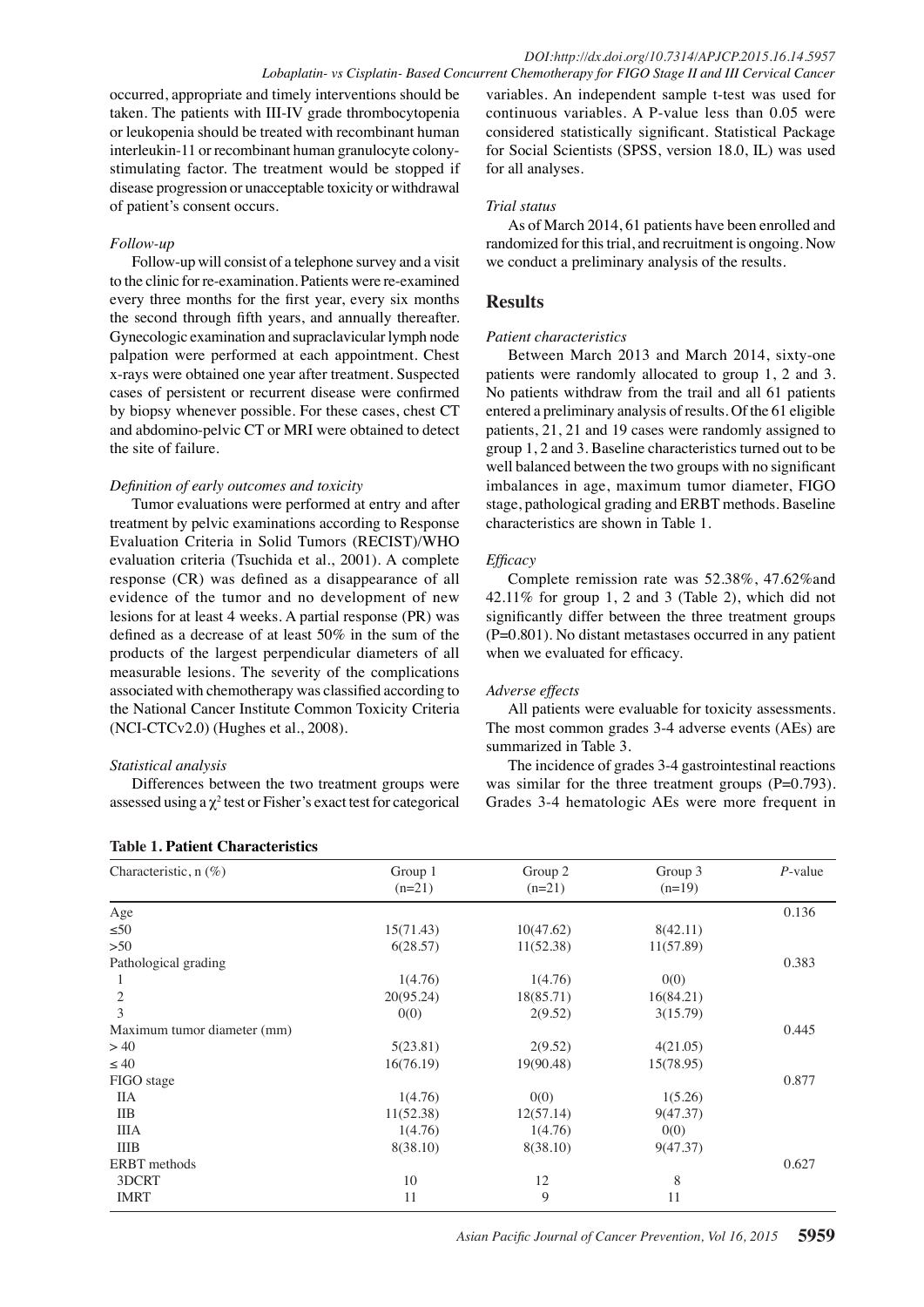| Response, $n$ (%) Group1( $n=21$ ) Group2( $n=21$ ) Group3( $n=19$ ) |           |           |           |  |  |  |  |
|----------------------------------------------------------------------|-----------|-----------|-----------|--|--|--|--|
| CR.                                                                  | 11(52.38) | 10(47.62) | 8(42.11)  |  |  |  |  |
| PR.                                                                  | 10(47.62) | 11(52.38) | 11(57.89) |  |  |  |  |
|                                                                      |           |           |           |  |  |  |  |

\**P*=0.801 for the three treatment considering CR.

#### **Table 3. Grades 3 and 4 Acute Toxicities**

| Adverse events<br>$n(\%)$                                      |      | Group1 Group2 Group3<br>$(n=21)$ $(n=21)$ $(n=19)$ | $\mathcal{P}$<br>value |
|----------------------------------------------------------------|------|----------------------------------------------------|------------------------|
| Gastrointestinal reactions $1(4.76)$ $2(9.52)$ $1(5.26)$ 0.793 |      |                                                    |                        |
| Leukocytopenia                                                 |      | 3(14.29) 5(23.81) 11(57.89) 0.008                  |                        |
| Thrombocytopenia                                               | 0(0) | $0(0)$ $6(31.58)$ $0.001$                          |                        |

group 3 than group 1 and 2 (leucopenia: 14.29 *vs* 23.81 *vs*  57.89 % (P=0.008); thrombocytopenia: 0 *vs* 0 *vs* 31.58% (*P=*0.001)).

The incidence of grades 3-4 leukocytopenia and gastrointestinal reactions was higher in group 2 than group 1, but the differences did not reach statistical significance (leukocytopenia: 14.29 *vs* 23.81, P=0.697; gastrointestinal reactions: 4.76 *vs* 9.52%, *P*=1.000).

#### *Treatment duration*

Treatment duration of the three groups is 48.04, 47.66 and 50.05 days, respectively, with no significant difference  $(p=0.115)$ .

#### **Discussion**

This study is the first randomized control trial to investigate the efficacy and toxicity of lobaplatin combined with concurrent radical radiation for cervical cancer. Although cisplatin-based chemoradiotherapy is a promising option for FIGO stage II and III disease, 15-30% patients will relapse and metastasis. Lobaplatin, characterized by no crossing drug resistance with other platinum-based drugs, good water solubility, broad anti-tumor spectrum, strong anti-tumor activity and low toxicity, exerts definite effects in the treatment of various tumors, such as breast cancer (Engel et al., 2012; Deng et al., 2013), lung cancer (Xie et al., 2012), esophageal carcinoma, gastrointestinal cancer (Wang et al., 2014; Zhao et al., 2014) and malignant pleural effusion and ascites (Huang et al., 2013). In terms of cervical cancer, the in-vitro experimental studies have demonstrated that lobaplatin inhibits cell proliferations in human cervical cancer CaSki cells by inducing apoptosis, cell cycle arrest and changing many kinds of protein molecule expression level (Li et al., 2014). The dose-limiting toxicity of lobaplatin is thrombocytopenia, with incidence ranging from 14.5% to 26% and a nadir at approximately 2 weeks after drug administration (Degardin et al., 1995; Welink et al., 1999; Zhao et al., 2014). Leukopenia is less severe than thrombocytopenia, and the drug does not induce nephrotoxicity, neurotoxicity, or ototoxicity (Welink et al., 1999).

The primary outcome of our RCT indicates that complete remission rate was comparable between cisplatinand lobaplatin-based chemoradiotherapy for FIGO stage II and III cervical cancer, ranging from 42.11% to 52.38%.

The adverse reactions mainly include thrombocytopenia, leukopenia and gastrointestinal toxicity. The incidence of thrombocytopenia and leukopenia in lobaplatin-based chemoradiotherapy group is significantly higher than that in cisplatin-based chemoradiotherapy group. Even so, treatment duration of lobaplatin-based chemoradiotherapy group was similar to cisplatin-based chemoradiotherapy group. There is no standard dose for lobaplatin combined with radical radiotherapy for cervical cancer. Climbing test should be implemented in order to seek the optimal dose. Based on our preliminary results, the dose of lobaplatin will be reduced to 30 mg/m<sup>2</sup>. Efficacy and side effects are comparable between cisplatin  $15 \text{ mg/m}^2$  group and  $20 \text{ mg/m}^2$  $m<sup>2</sup>$  group, which indicate 15 mg/m<sup>2</sup> is the optimal dose of cisplatin combined with radical radiotherapy for cervical cancer.

In conclusion, efficacy of lobaplatin- and cisplatinbased chemoradiotherapy is comparable while thrombocytopenia and leucopenia of lobaplatin-based chemoradiotherapy are higher than cisplatin-based chemoradiotherapy according to preliminary results of our RCT. The final results and long-term efficacy need to be further observed and analyzed.

## **Acknowledgements**

This study was financially supported by the Department of Health Key Program of Shaanxi Province (No. 2010A02). We are grateful to our coworkers in department of radiotherapy oncology of First Affiliated Hospital of Xi'an Jiaotong University for their support in acquisition of data and clinical observation. We also thank the patients for participating in this study.

#### **References**

- Degardin M, Armand JP, Chevallier B, et al (1995). A clinical screening cooperative group phase II evaluation of lobaplatin (ASTA D-19466) in advanced head and neck cancer. *Investigational New Drugs*, **13**, 253-5.
- Deng QQ, Huang XE, Ye LH, et al (2013). Phase II trial of Loubo®(Lobaplatin) and pemetrexed for patients with metastatic breast cancer not responding to anthracycline or taxanes. *Asian Pac J Cancer Prev*, **14**, 413-7.
- Eliopoulos AG, Kerr DJ, Maurer HR, Hilgard P, Spandidos DA (1995). Induction of the c-myc but not the cH-ras promoter by platinum compounds. *Biochem Pharmacol*, **50**, 33-8.
- Engel JB, Martens T, Hahne JC, et al (2012). Effects of lobaplatin as a single agent and in combination with TRAIL on the growth of triple-negative p53-mutated breast cancers in vitro. *Anti-Cancer Drugs*, **23**, 426-36.
- Ferlay J, Soerjomataram I, Ervik M, et al (2013). GLOBOCAN 2012 v1.0, Cancer Incidence and Mortality Worldwide. In IARC CancerBase No. 11 (Internet). Lyon, France, International Agency for Research on Cancer. Available from, http://globocan.iarc.fr, accessed on day/month/year.
- Harstrick A, Bokemeyer C, Scharnofkse M, et al (1993). Preclinical activity of a new platinum analogue, lobaplatin, in cisplatin-sensitive and resistant human testicular, ovarian and gastric carcinoma cell lines. *Cancer Chemother Pharmacol*, **33**, 43-7.
- Huang XE, Wei GL, Huo JG, et al (2013). Intrapleural or intraperitoneal lobaplatin for treatment of patients with malignant pleural effusion or ascites. *Asian Pac J Cancer*